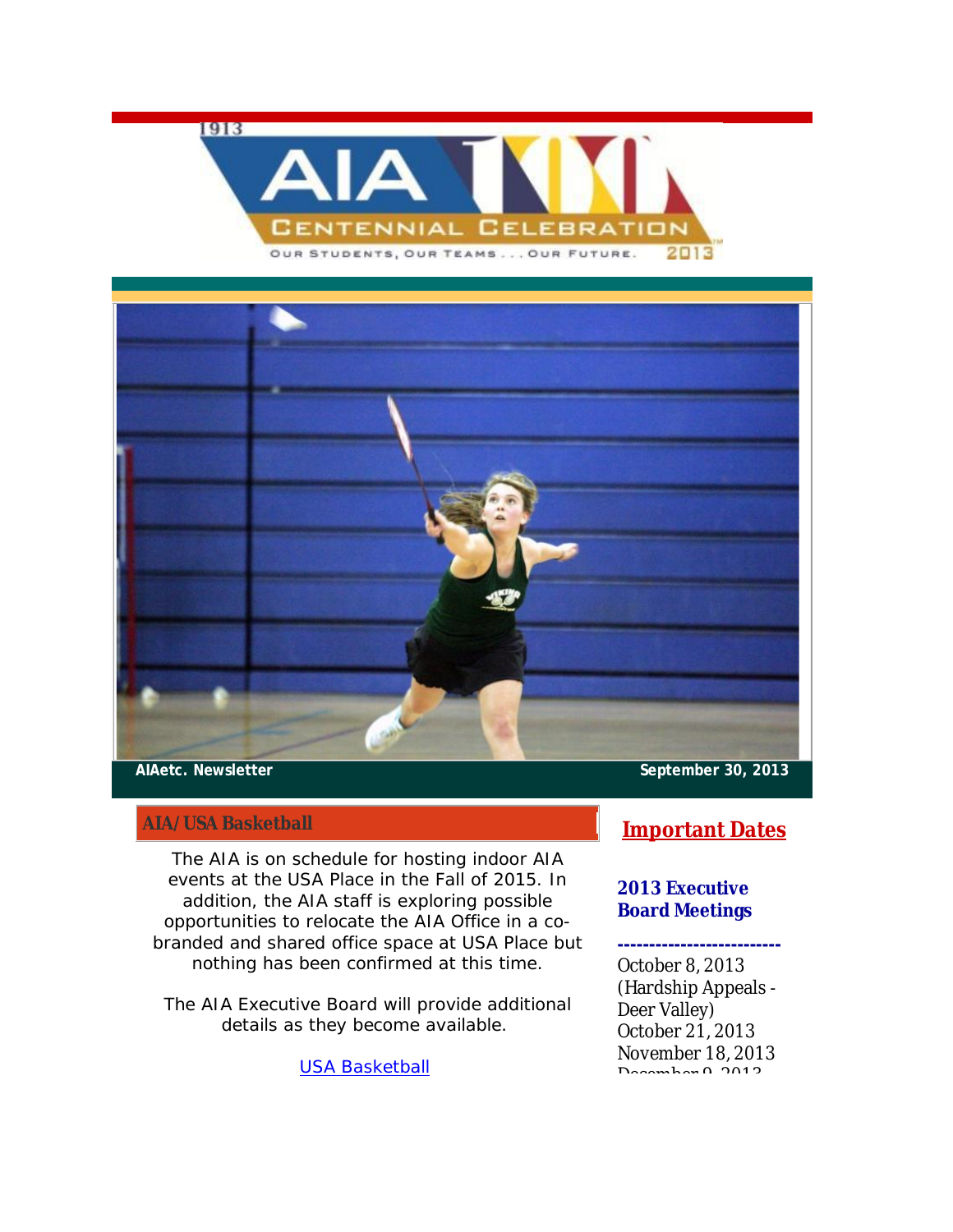## **AIA Insight Panel**

The AIA Insight Panel is a collaboration of parents, coaches, and community leaders which held their first meeting on Saturday, September 21, 2013.

The role of this panel is to discuss and understand the purpose of the AIA and make recommendations for communication to parents and the community. We are also pleased to announce our Student Insight Panel which consists of students from AIA member schools.

We would like to thank our students and Insight Panel Members for their time and energy.

**AIA Insight Panel Members** Robert C. Addicott Valerie Baldenko Jeff Bowen Dansen J. Coleman Bruce Cooper Kyle D. Diemer Susan E. Downing Lisa J. Ellis Marty Laurel James M. McGuire Chris D. Morris Barbara R. Mozdzen Shay L. Pausa Donald Perkins Gregory A. Sanders Gregory D. Shupe Karin E. Tierney Dennis L. Tingey Shawn E. Wright

## **Anyone Can SaveLife - Emergency Action Plan**

An AIA member school **must have** an Emergency Action Plan in place in order to host a post season tournament. It takes only a few minutes to complete the online Anyone Can Save A Life Emergency Action Plan.

Once completed, you will receive a copy of your EAP along with the AIA office via email. A list of member schools that have completed the EAP can be found on the AIA Academy website.

Anyone Can Save A Life - Emergency Action Plan

# **2013-14 AIA Observed Holidays**

#### **--------------------------** Veterans Day - Nov.

11 Thanksgiving - Nov. 22 Christmas - Dec. 25 New Year - January 1

## **Upcoming Important Dates:**

**---------------------------** October 2, 2013 - AD Workshop October 8, 2013 -(Hardship AppealǦ Deer Valley) October 21, 2013 -Executive Board Meeting October 21, 2013 -Winter Hardship Appeals Deadline October 23, 2013 -Superintendents' Adv. Committee Mtg. October 28-29, 2013 -

Winter Hardship Appeals

## **Hardship Appeal Dates:**

Winter Sports: October 28-29, 2013 (Deadline - Oct. 21st)

**----------------------------**

#### Spring Sports:  $J_{2}$  $J_{2}$  $J_{3}$  $J_{4}$  $J_{5}$  $J_{6}$  $J_{7}$  $J_{8}$  $J_{9}$  $J_{10}$  $J_{11}$  $J_{10}$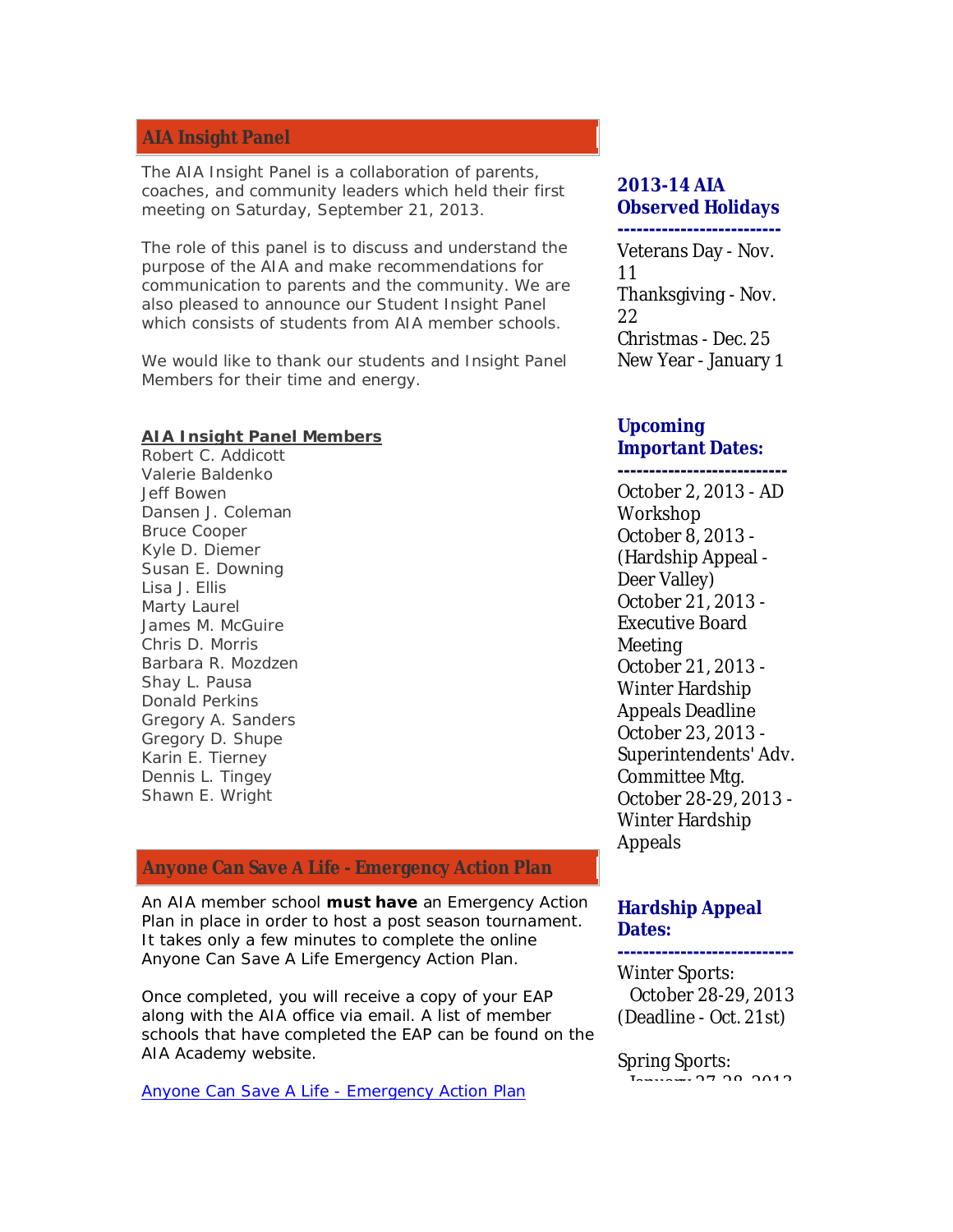**Move On When ReadyȀGrand Canyon Diploma Program**

The AIA's interpretation of the Move On When Ready / Grand Canyon diploma program is the following:

*Students who graduate with a Grand Canyon diploma will remain athletically eligible through what would have been their 8th semester at the school which they last attended, even though they are no longer enrolled at the school, as long as the school can provide proof of them being currently enrolled in an institution of higher learning.*

Please contact the AIA office if you have any questions.

## **Spirtline State Qualifiers**

The Spiritline State Qualifier dates are schedule for November 9th and 16th, 2013 and the Spiritline State Championship date will be January 25, 2014.

The registration process is now online!

--------------

**Deadline to SUBMIT registration is, Friday, October 11th at 11:59 PM!!! (LATE REGISTRATION WILL NOT BE ACCEPTED)**

Here are step by step Online Registration Instructions

Please send inquiries or questions to Kris at spirit@aiaonline.org

## **Unified StrengthƬConditioning Program**

The AIA's newest partner, Hi-Health, are proud to promote the Unified Strength & Conditioning Program. This program offers a healthy lifestyle promoting inclusion, health and fitness for high school athletes with and without intellectual disabilities.

Please click on the link below for more details: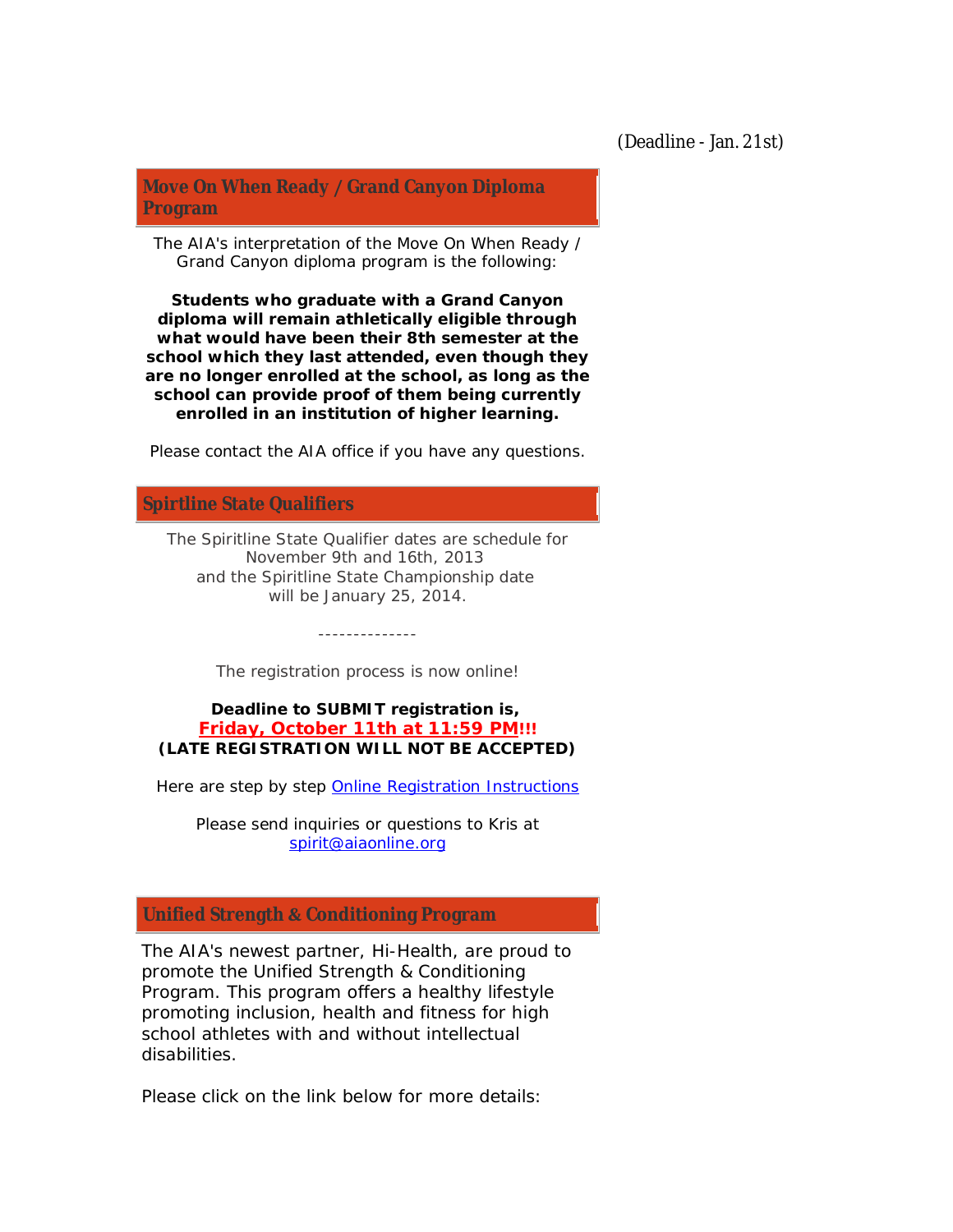## Unified Strength & Conditioning Flyer

## **Wilson 2014 Line Drive Program**

Wilson, DeMarini and ATEC have joined together to bring you the 2014 Line Drive Program. **NEW**for 2014, the Line Drive Program provides teams with an opportunity to qualify for Preferred Team Pricing saving approximately **30% OFF OF RETAIL**. Based on the program level reached, Wilson and DeMarini Free Goods will be provided.

2014 Line Drive Program

## **Wilson Ball Survey**

Please complete the Wilson Ball Survey if you have not already done so, by going to the following link:

Wilson Ball Survey

## **Student Insiders**

AIA365.com is launching a new Student Insiders program that allows students to promote what is going on within their schools.

The AIA content management team has provided an opportunity where one student from each school will be able to publish content to AIA365.com.

Interested schools/students should contact Jose Garcia, jaarcia@aia365.com, to learn more on how to get involved.

The new student insiders page will be accessible at www.aia365.com under the Stories tab, launching soon.

#### **Accounting: RefPay Update**

**RefPay UPDATE**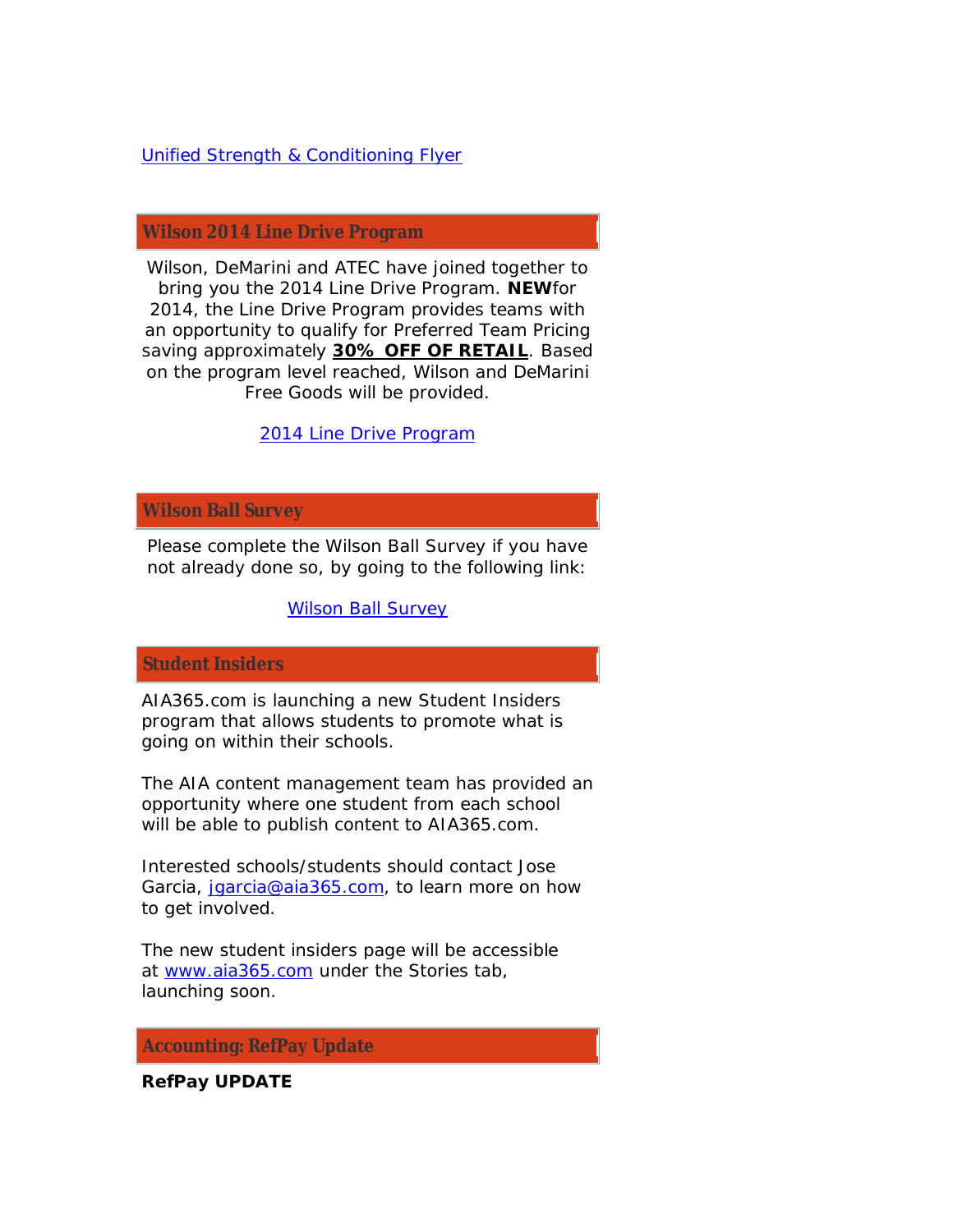If you are a NEW AD or you are an AD at a NEW SCHOOL THIS YEAR, your school's RefPay must be updated.

PLEASE EMAIL DENISE DOSER at ddoser@aiaonline.org stating:

#### **New AD Information:**

- 1. AD Name:
- 2. AD Email Address:
- 3. School Name:

The AD will receive an email confirming UserName and New Temporary Password.

Only the Password can be changed. The UserName must remain the same for each school.

When prompted, all security question answers are (lowercase): **aia**

Do not change any security question answers to your personal answers. *They must remain: aia*

The AD & Athletic Assistant/Secretary may share the RefPay login as the AIA/RefPay portal is READ ONLY. No transactions may be made from this portal.

For RefPay issues concerning:

- Schools contact Denise Doser  $@$ ddoser@aiaonline.org
- Officials contact Jeanie Kosower @ jkosower@aiaoline.org

**eKnowledge - SATƬACT Exams**

eKnowledge DONATES FREE \$250 SAT/ACT PREP PROGRAMS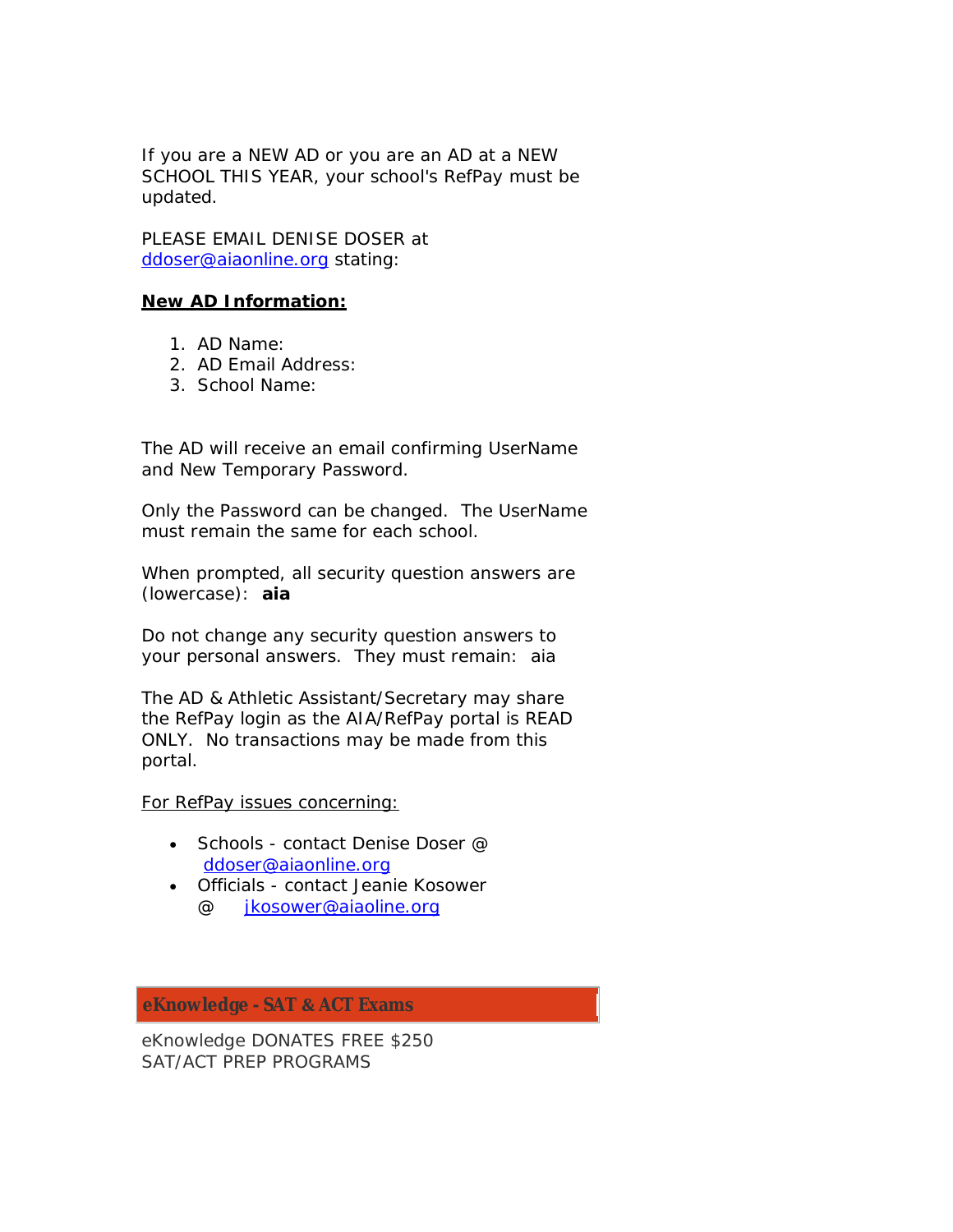eKnowledge and the SAT/ACT Donation Project are offering \$250 SAT and ACT test prep programs for just the cost of providing the programs (under \$20)...the fee covers everything, including: *materials, shipping, student support, and streaming.*

You may request your programs at: www.eknowledge.com/AZIA

The SAT and ACT PowerPrep™ Programs are available online or on a single DVD. Programs include more than 11 hours of video instruction and 3000 files of supplemental test prep material, thousands of interactive diagnostic tools, sample questions, and practice tests. Students select the training they need and study at their own pace.

Please click the following link for a full detailed flyer from eKnowledge:

The SAT/ACT Donation Project

**Note from Dr ParsonsȀSports Medicine Advisory Committee**

This important statement is the product of a collaboration between several national organizations, including representatives from the National Athletic Trainers' Association, the National Federation of State High School Associations (NFHS), and the National Collegiate Athletic Association (NCAA), among others.

The purpose of the statement is to address a growing national concern of sports medicine providers, including physicians and athletic trainers, with the potential for conflicts of interest and bias inherent in many current employment and administrative arrangements for the provision of sports medicine services in both high schools and colleges /universities. The statement asserts the importance of "athlete-centered medicine" and clearly establishes that medical decisions for student athletes should be made without interference from personal or professional bias, and should be primarily based on what is in the best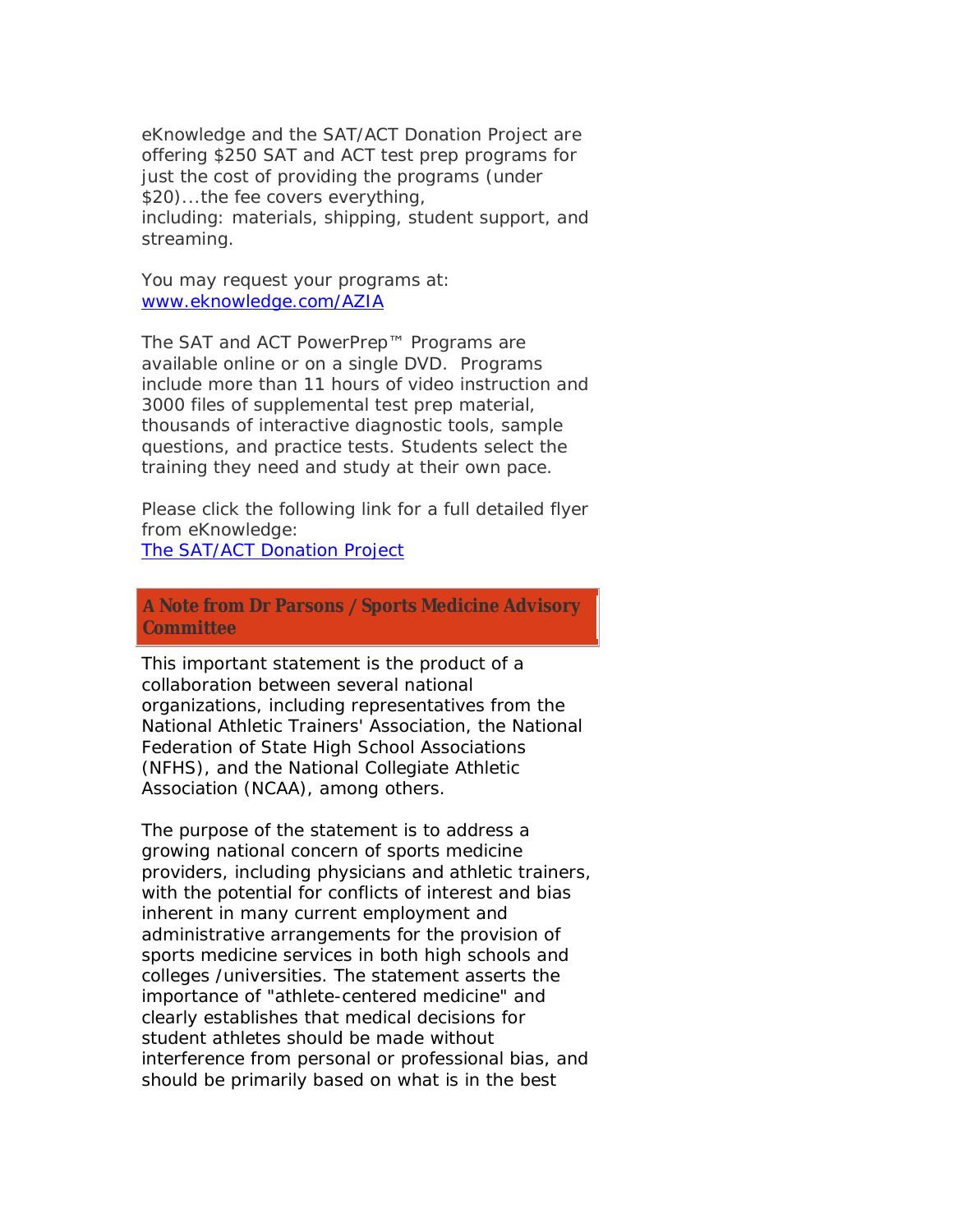interest of the student-athlete's health and welfare. Those decisions are the primary legal responsibility of team physicians working collaboratively with athletic trainers, and should be made objectively and in a manner free from influence or threat.

The statement also reminds non-providers, such as administrators and coaches of the shared responsibility that they have to sport safety and to the health and safety of their student athletes. Lastly, it provides important guidance for the administrative structure and oversight of sports medicine services, especially the employment of athletic trainers. This guidance minimizes the risk of conflicts of interest, while maximizing the party and equity of the employment environment, as well as the organizational benefits of employing sports medicine professionals.

Sports Medicine Management

**Spirtline Course Dates**

The NFHS Spirit Rules and AACCA Course dates are posted on the Spiritline page of the AIA Website.

*\*\*Registration is to be completed online\*\**

## **Wrestling - Skin Lesion Medical Release Form**

The NFHS Sports Medicine Advisory Committee has developed a medical release form for wrestlers to participate with skin lesion(s).

The NFHS Sports Medicine Advisory Committee conducted a survey among specialty, academic, public health and primary care physicians and reviewed extensively the literature available on the communicability of various skin lesions at different stages of disease and treatment. No definitive data exists that allow us to absolutely predict when a lesion is no longer shedding organisms that could be transmitted to another wrestler.

The Committee feels that the components of the form are very relevant to addressing the concerns of coaches,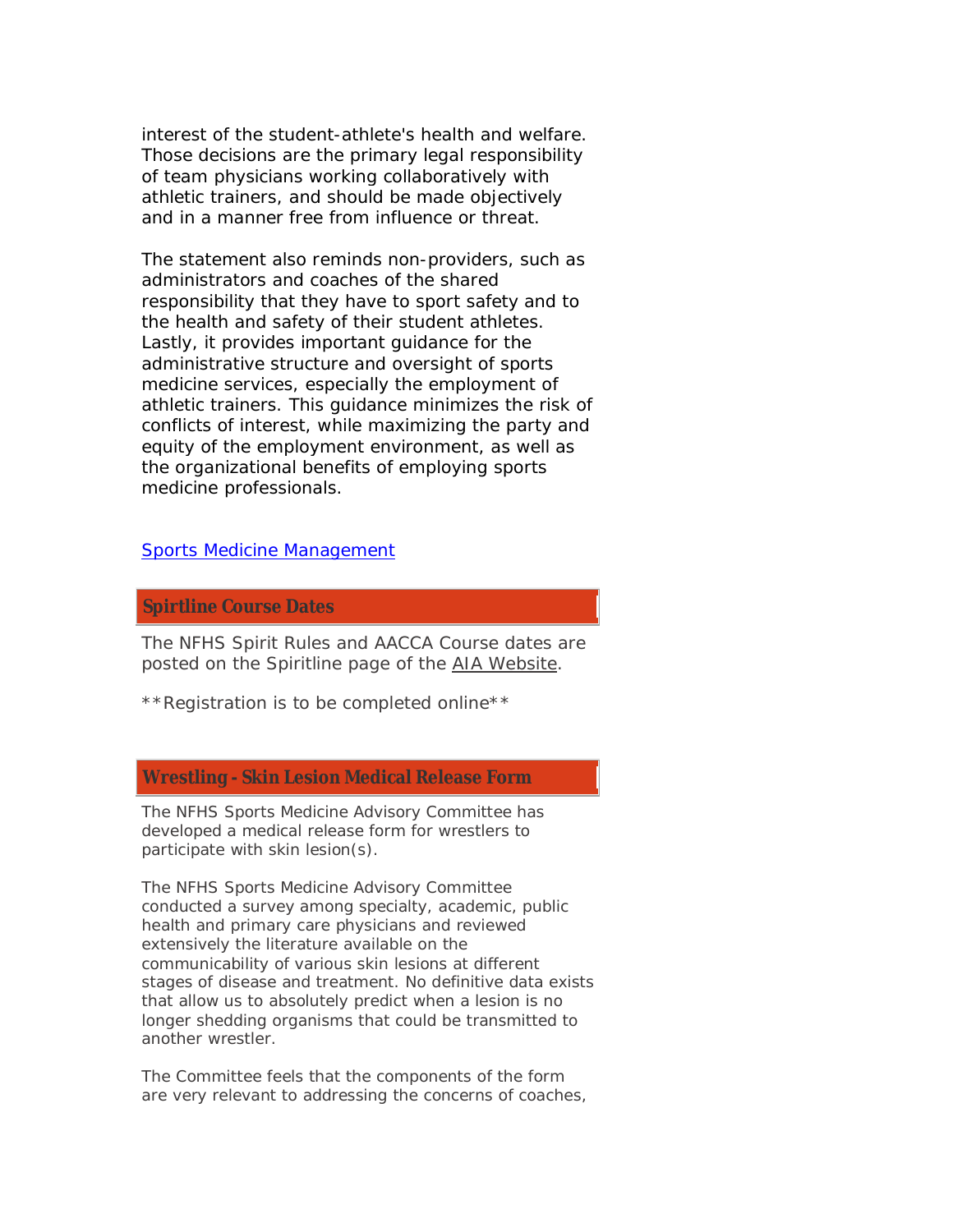parents, wrestlers and appropriate health-care professionals that led to the research into this subject and to the development of this form.

Please click on the following link for further information and the skin lesion release form.

NFHS Medical Release Form

**AIA Brainbook Concussion Education Online Course**

The AIA Brainbook Concussion education online course has reached a new milestone with**186,687 student athletes** completing the course to date.

**Barrow Concussion Network FAQ**

Please click on the link to view the Barrow Concussion Network FAQ:

Barrow Concussion Network FAQ

**Follow us on Twitter**

Home of Arizona High School Athletics and Activites: live web-streaming, schedules, scores, power rankings, state tournament brackets and more...



# **AIA365 Facebook Page**

Do you want to keep up on the latest AIA news? Would you like to express your opinions or share your ideas about Arizona high school sports? Want to keep up on the latest games, activities and scores? The answer is as close as your mobile device or computer!

Like AIA365 on Facebook and get on the inside track. Be informed. Join the conversation. Root for your favorite teams and support our Arizona